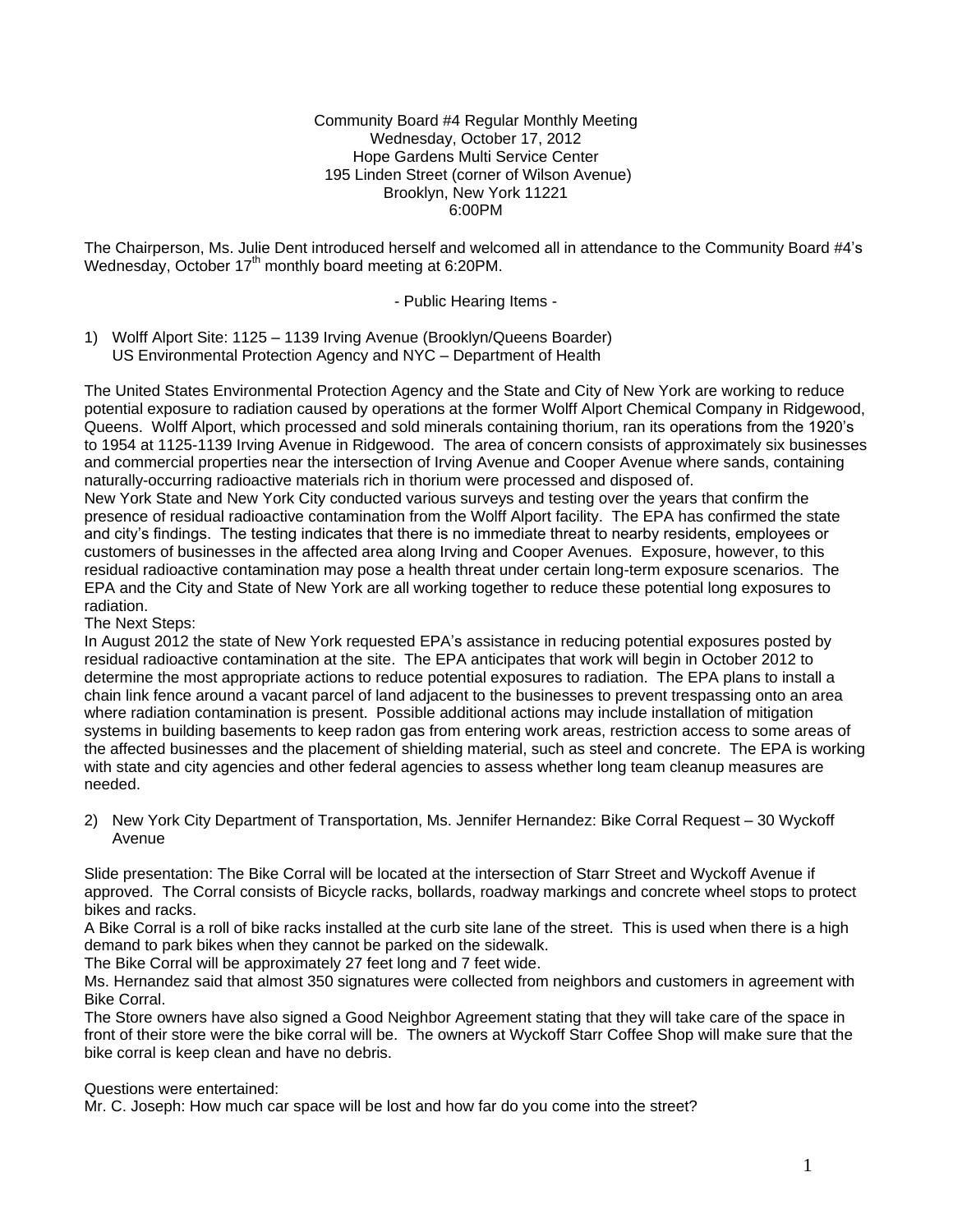Ms. Hernandez: The Bike Corral is 7 ft. wide from the sidewalk and will take away about a space and a half away from car parking. There will be space available for 10 bicycles.

Some board members express concern:

1) Lack of parking spaces

2) Starting a trend

Mr. V. Villamar: Stated that he is not for or against the bike corrals, however he stated that as a community we have to progress with the times, we cannot live in the past.

Ms. B. Maher, resident from Starr Street and St. Nicholas Avenue: How many bike corrals are there in Bushwick and Williamsburg?

Ms. Hernandez: There are (6) Citywide, with one (1) in Williamsburg section and none (0) in Bushwick This is the first and only request so far for a bike corral in Bushwick.

The Chairperson, Ms. Julie Dent asked the District Manager, Ms. Nadine Whitted to call the first roll call. **Roll Call:** 31 members present constituting a quorum.

#### **Chairperson's Report: 7:35PM**

The Chairperson welcomed everyone in attendance to the October 17, 2012 meeting of Brooklyn Community Board #4. She announced that the November's Community Board #4 meeting will be held on the 4<sup>th</sup> Wednesday instead of the 3<sup>rd</sup> Wednesday as usual due to the Thanksgiving Holiday. The November's meeting will be held on November 28<sup>th</sup>.

Ms. Dent asked for the acceptance of the agenda with any necessary corrections. The agenda was accepted by Mr. Cyril Joseph and second by Mr. Raul Rubio. All board members present were in favor.

Ms. Dent asked for the acceptance of the previous meeting's minutes with any necessary corrections. The previous meeting's minutes was accepted by Ms. Maria Gomez and second by Rev. Grace Aytes. All board members present were in favor.

Ms. Dent thanked the New York City Board of Election's for bringing in the scanners that will be used during the November's Presidential 2012 Election so that voters will know how to work the machines.

Ms. Dent asked that the Elected Officials and /or their representatives introduce themselves and state their respective address and telephone numbers.

- 1) Ariel Salazar Representing Councilmember Diana Reyna, 217 Havemeyer Street, 2<sup>nd</sup> Floor, 718-963-3141
- 2) Michael Olmeda Representing Senator Martin M. Dilan, 786 Knickerbocker Avenue, 718-573-1726

#### Representatives from City, State or Federal Agencies:

1) Bill Fitchett, FDNY Battalion Chief – Battalion 28, 392 Himrod Street, 718-965-8328

2) Judy Kamilhor – Brooklyn Public Library Washington Irving Branch, 360 Irving Avenue, Brooklyn, New York 11237, 718-628-8378

November 6, 2012 is Election Day. All registered voters were encouraged to vote in order to ensure that the Bushwick Community District have a wonderful turn-out.

If you have any questions regarding the polling site you can call 1-866-VOTE-NYC or the local office at 718-797- 8803 or 718-797-8816. A recent feature is a poster displaying a Bar Code which could be scanned by an I-Phone to give you the nearest poll site location. These posters have been distributed to Elected Officials Offices, libraries, the Department of Education Buildings and Community Boards. Please note that due to redistricting some polling site have been changed.

As Chairperson of Community Board #4, Ms. Dent instructed the District Manager, Ms. Whitted to attend a meeting hosted by Congresswoman Nydia Velasquez concerning the Wolff Alport site which was discussed during the public hearing portion of the meeting. It was very important that the Elected Officials representing that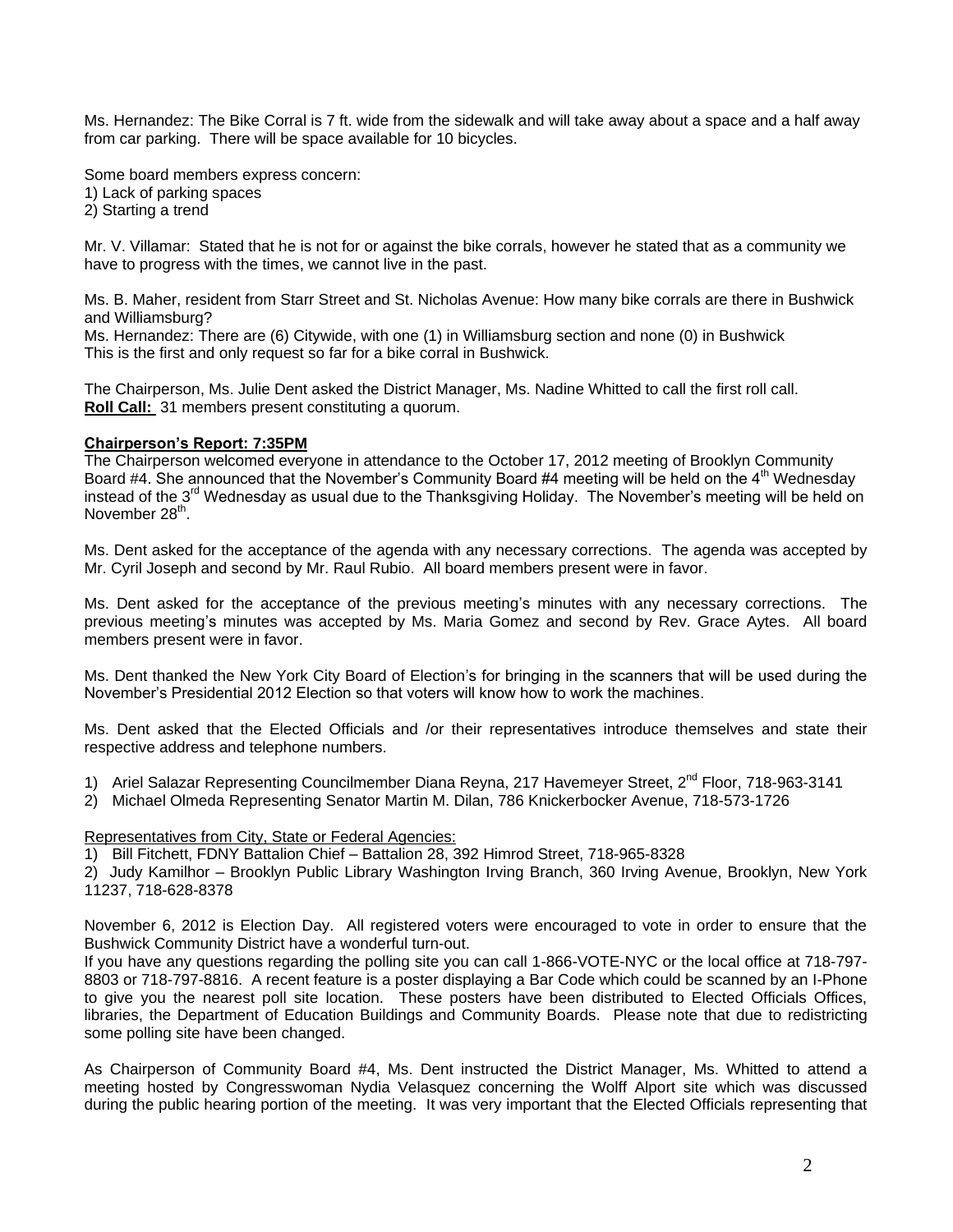portion of the district attend that meeting to learn about this site. The District Manager was asked to inform them of the meeting.

While attending the meeting those present was given an over-view of the problem and plans for mitigation.

The Chairperson's concern is that there is communication with each of the property owners as well as with the business owners at the site.

The Board will make sure that the U.S. EPA and the NYC Health Dept. update them and the public in the near future as to what ultimately was their decided course of action.

The District Manager and the Chairperson attended the meeting of Mr. Charles J. Hynes the Brooklyn District Attorney where problems and issues in the community were discussed. The District Attorney gave an update since their last meeting.

- Gun Buy Back held in Bushwick yielded 85 guns
- He noted a problem at the location of 30 Woodbine Street has been secured by Bank
- 9 Granite Street Nuisance Abatement signed
- 1229 Decatur Street one additional arrest this location can be Nuisance Abated
- Prostitution is still a problem since October 2011 200 arrest were made

Due to the Thanksgiving Holiday on Thursday November 22<sup>nd</sup>, the November's Community Board meeting will be held on Wednesday, November 28, 2012.

## **District Manager's Report: 7:50PM**

September 24, 2012 -

Kings County District Attorney's quarterly meeting was attended by the District Manager and the Chairperson, Ms. Dent. At the meeting a "work form" was received to report suspected drug activities in the community. A copy was attached to the District Manager's report and additional copies were given out to the board members and the public to utilize. The District Manager asked that any information given be reported to the local 83<sup>rd</sup> Precinct. The person making the report does not have to give their name.

Attended the "Sneak Peak" at the new Barclay Center

## September 26, 2012 –

US Postal Service (USPS) Community Advisory Meeting - Mr. Ed Roggenkemp was introduced as the Brooklyn Post Master. Mr. Roggenkemp gave a presentation on new developments:

- $\div$  Packages making up for postal deficiencies
- Carriers should be completed with mail delivery by 7:00PM
- $\div$  Temps are hired as letter carriers to work only 51 weeks/with no benefits \$25.00 per hour and drivers must have a driver's license; go to USPS.com for more information
- USPS is looking for "GO POST" locations. "Go Post" units are automated, secured, self-service parcel lockers placed in convenient locations where you can pick up or ship packages at your convenience, at no additional cost. This service is currently in a test phrase. A typical "GO POST" will need to be at least 20 feet long, have easy access and in a location that is safe and secure. A "GO POST" is similar to a PO Box but is bigger in order to accommodate larger packages. For more information on how GO POST works visit [www.gopost.com](http://www.gopost.com/)

The Community Board is looking for a place to have a "Go Post" in Bushwick. Suggestions are welcomed. The Area near the post office Broadway & Gates is being considered.

#### September 28, 2012 –

The Chairperson, Ms. Julie Dent, the Public Safety Committee Chairperson, Ms. Barbara Smith and the District Manager, Ms. Nadine Whitted attended the NYPD Promotion Ceremony for Chief Michael Quinn who was promoted to Assistant Chief of the Department. Chief Quinn started his career in Bushwick.

Horace E Greene Day Care Center - located at 600 Hart Street to stand with their board members who have been working for the community at the center for over 25 years.

October 1, 2012 -

Hosted the Health, Hospital & Human Services Committee Meeting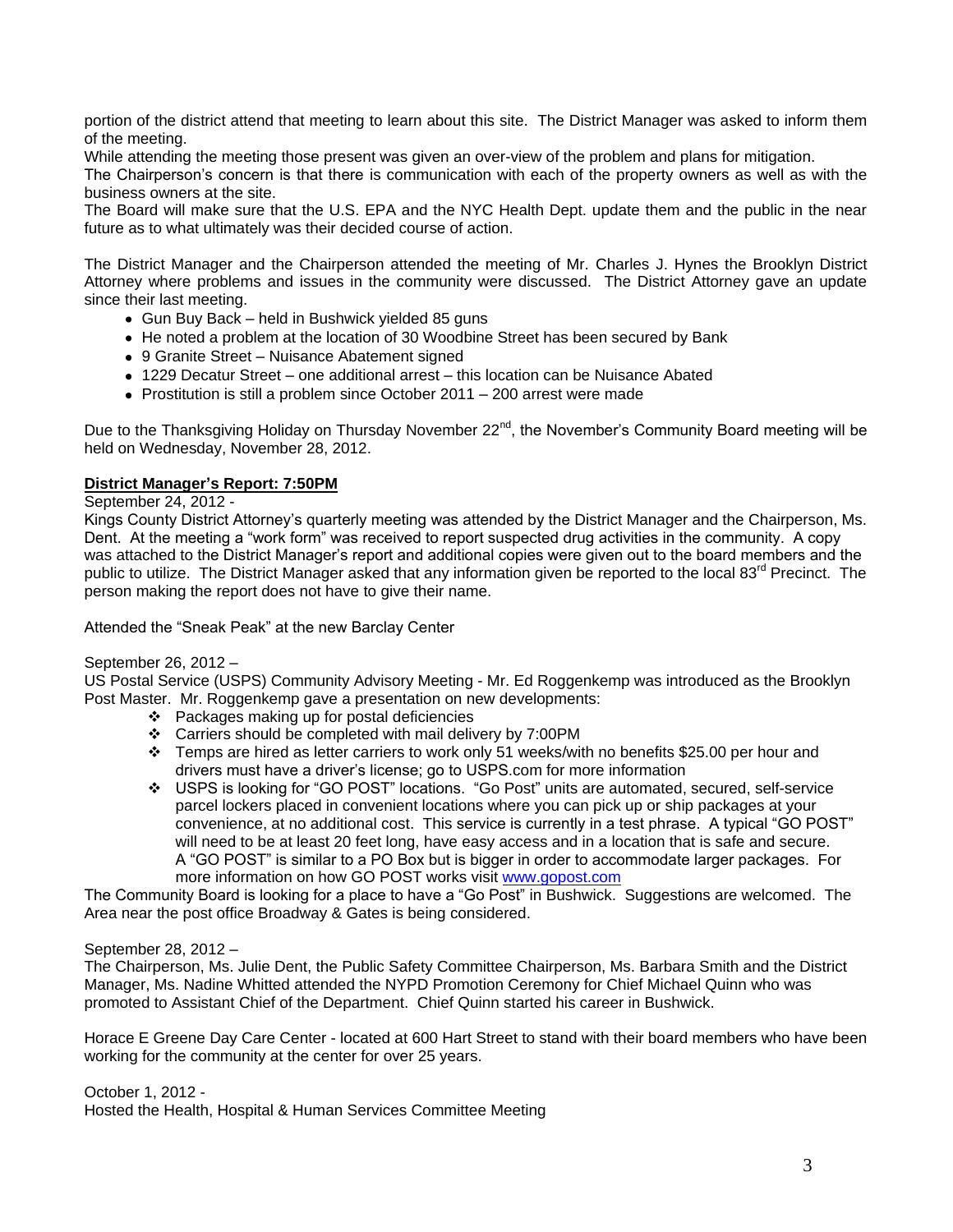October 2, 2012 –

Open House -The Ujima Community Working Together Inc.: The organization plans to bring direct care services and implementation of youth-oriented programs, workshops and training included but not limited to: mentoring programs, leading to internships with community partners and/or neighboring youth programs, job training, parenting skills, gang awareness, mentoring/self-awareness, after school, healthy living, GED/ESL, computer literacy, financial literacy, leadership skills building, and entrepreneurship /business programs.

Long Island University will be teaching ESL programs. Currently interns are assigned from the Audrey Cohen College. The site for the program is the New Jerusalem United Methodist Church located at 484 Knickerbocker Avenue, the Pastor there is Milagros Soloranzo.

Attended the Public safety Committee Meeting

October 3, 2012 – Hosted the Executive Committee Meeting

October 4, 2012 – Hosted the Environmental Protection/Transportation Committee

October 9, 2012 – Hosted the Youth and Education Committee Meeting

October 10, 2012 – Attended the Borough Service Cabinet Meeting concerning the Wolff Alport issue

October 15, 2012 – Hosted the Parks and Recreation Meeting

October 16, 2012 –

Attended the 83<sup>rd</sup> Precinct Community Council Meeting - Commanding Officer Deputy Inspector Tasso gave an overview of crime in the 83<sup>rd</sup> Precinct District.

These are up from last year: assaults, domestic violence, vehicle thefts, property crime especially electronics such as hand held phones, lap tops and jewelry.

He stated that we must make it increasingly more difficult for belongings to be taken. We must make sure that our windows are closed and locked, particularly rear windows and fire escapes windows.

Make sure that your vehicle's windows and doors are locked and do not leave any valuable visible or in your cars.

NYPD has measures in place to identify property: "Operation ID".

Take pictures of your jewelry.

The NYPD and Transit will place serial numbers on property written in clear ink that will only be seen with an UV light.

At the next 83<sup>rd</sup> Precinct Community Council Meeting, residents can bring in their items to have serial numbers placed on them.

CAT – Combat Auto Theft, a voluntary decal program which entails a more aggressive police response to auto thefts by authorizing investigative stops of participating vehicles. This sticker program has proven to be an effective deterrent against auto theft. Vehicle owners must sign up for the program. The program is free of charge. By enrolling in the VIN ETCHING program your insurance company may give you a discount on your automobile insurance premium. The car is generally not operated between the hours of 1:00am and 5:00am. Decals are fixed to rear side windows of the registered vehicle; the police can stop a registered vehicle if it is being operated between those hours. Contact your local precinct crime prevention officer PO Inity at 718-574- 1688 for more information.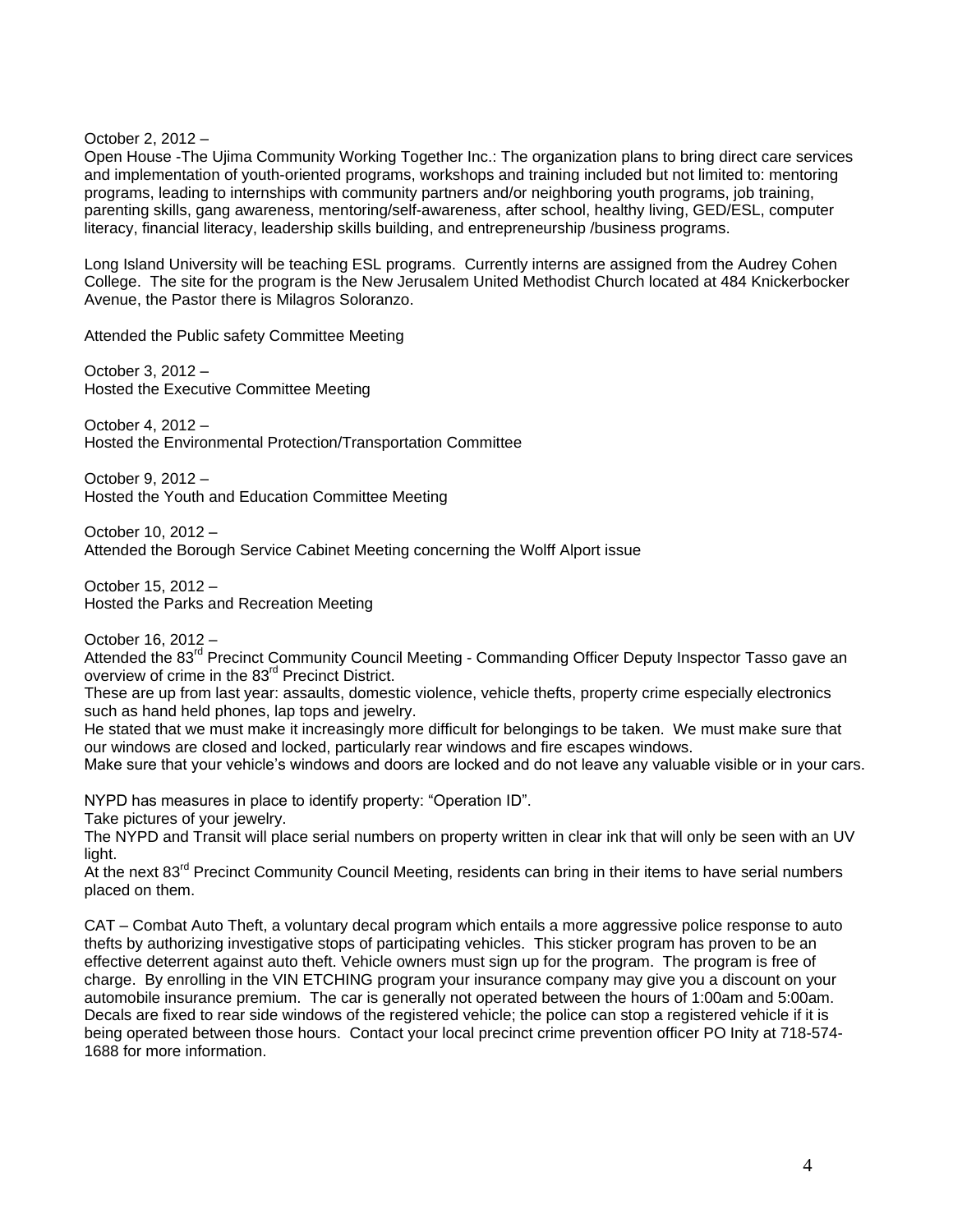Other Issues –

The Community Board is working with Pratt Institute – This semester's intern is Ms. Trang Dong, she will be working with the Housing and Land Use Committee and the District Manager.

The Department of Sanitation has an initiative called PlowNYC. PlowNYC was created to allow the public to track the progress of DSNY snow clearing operations throughout the five boroughs. PlowNYC is activated when DSNY snow clearing operation begins. When PlowNYC is active, residents are able to access a map displaying city streets that have been serviced by DSNY snow clearing equipment. More information will be given as the snow season approaches.

Brooklyn Borough President Marty Markowitz has made available "The Brooklyn Parent Help Guide to NYC – Public Education". A limited supply was made available at the Community Board #4 meeting. You can contact the Borough President's Office directly to receive a copy at 718-802-3900.

# **Committee Reports: 8:06PM**

Environmental/Protection/Transportation Committee (EPT): Mr. Eliseo Ruiz, Committee Chairperson Thursday, October 4, 2012 at 9:30AM Location: 1420 Bushwick Avenue, Suite 370

Member Attended: Eliseo Ruiz, Committee Chairperson, Anney Guiney and Lola Robinson

Others in Attendance: Ms. Nadine Whitted, District Manager, Jennifer Harris-Hernandez, Hayes Lord - NYC Department of Transportation, Paul Rome & Scott McBibney- Wyckoff Starr Coffee Shop and Guetta Dorson Item discussed:

Ms. Harris-Hernandez and Mr. Hayes Lord representing the Dept. of Transportation gave an overview on bike corrals. A request was received by the Dept. of Transportation from the Wyckoff Starr Coffee Shop located at 30 Wyckoff Avenue. The committee was told that this request must be supported by the Community Board in order to be approved. Each owner /shopkeeper has the responsibility of maintaining the area by keeping it clean and free from snow.

The Corral consists of bicycle racks, bollards, roadway marking and concrete wheels stops to protect the bikes and the racks. The question concerning size and dimensions was raised:

The rack requires 16 feet precluding sidewalk items like utility covers, tree pits, signage, building entrances, etc.

The District Manager asked if there would be a signed contract between the City (DOT) and the property owner. The response was no. However there will be a good neighbor contract.

Ms. Harris-Hernandez stated that a copy of this agreement would be sent to the District Manager's office if supported by the board.

The committee chair and others expressed their non-support of the Bike Corral mainly due to the loss of parking spaces that it would create.

Health, Hospital & Human Services (HHH): Ms. Mary McClellan, Committee Chairperson, Monday, October 1, 2012, 4:00PM, Location: 1420 Bushwick Avenue, Suite 370

Members Attended: Mary McClellan, Rev. Mathew Rae, Elvena Davis, and Mary Littlejohn

Others in Attendance: Nadine Whitted, Zulma Novoa, Verna D. Ademu John - Brooklyn Community Transformation Grant-Lead Agency, Lula M. Phillips - Weill Cornel Medical College

In the past the Board has actively endorsed and supported various health initiatives including healthy bodegas, tobacco ads placements, bike racks, healthy street, etc. The committee would like to develop a listing of supermarkets, fruit stands and farmers markets within the district so that it could be of a part of a list of community resources available as families and individual move in.

Parks and Recreation Committee (PRC): Mr. Robert Camacho, Committee Chairperson, Monday, October 15, 2012, 3:00PM

Members Attended: Robert Camacho, Larry Terry

Others in Attendance: Nadine Whitted, Edwin Vargas, Emilio Lopez – Department of Parks and Recreation, PO D. Franco & PO Stacey Cubells - NYPD, 83<sup>rd</sup> PCT. Community Affairs Officers Items Discussed:

Dept. of Parks and Recreation (DPR) – New Policy and Procedures Concerning Ballfield Permits

1) Spring/Summer Requests: Must apply between November 15, 2012 through January 15, 2013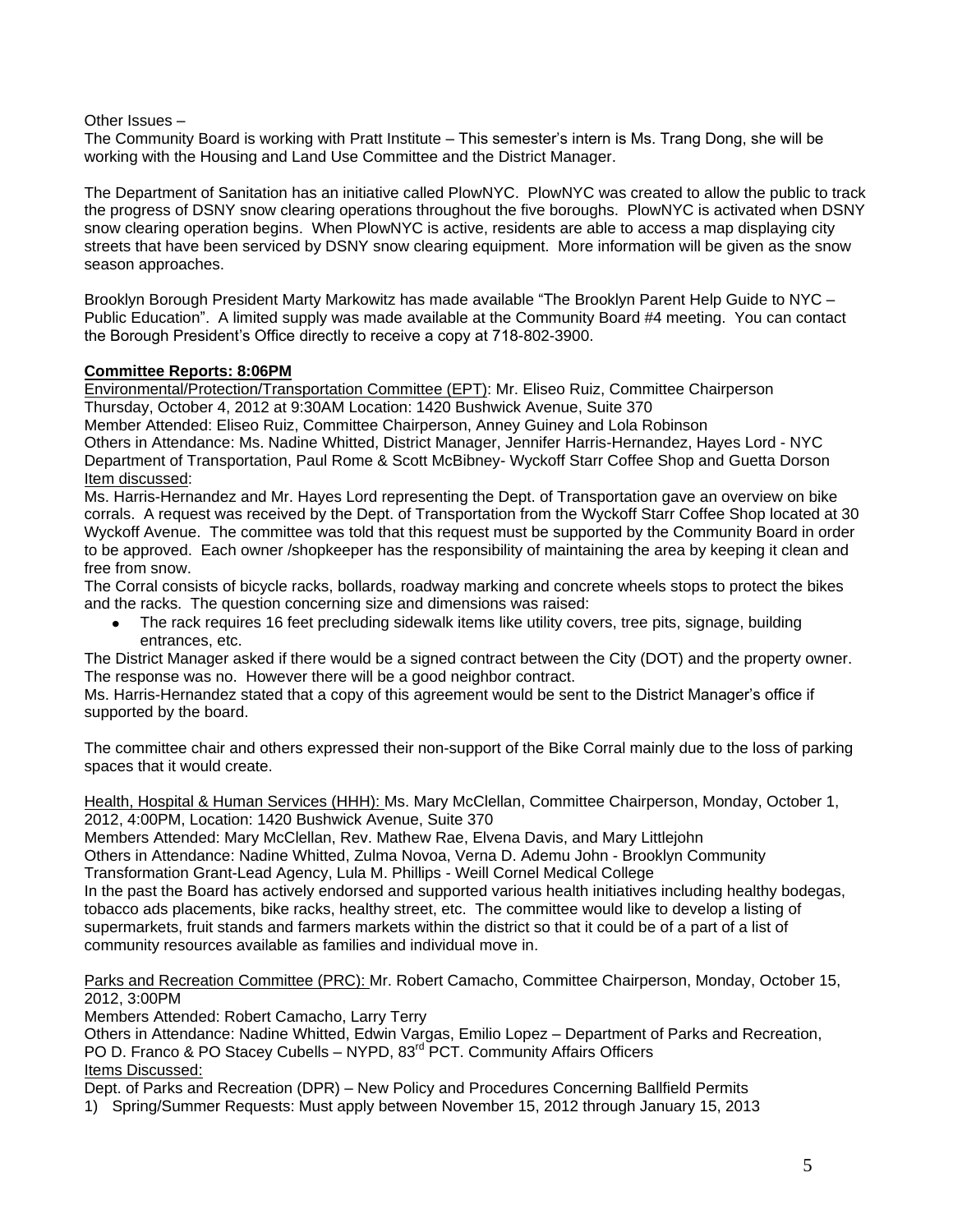Fall Permit Requests: Must apply between April 15, 2013 through June 15, 2013 DPR is in the process of informing previous permit holder of this new policy.

- 2) Based on observation by the DPR and the Police Dept. no vending and no bar-b-que will be installed in or outside of the Barry Morrow Ball Field and the Maria Hernandez Park. Signs will be placed at each entrance.
- 3) All Leagues and organizations interested in getting permits for the upcoming season must attend the next Parks and Recreation Committee Meeting scheduled for November 14, 2012 at 6:00PM. The meeting will be held at the Community Board's Office at 1420 Bushwick Avenue, Suite 370. Participants MUST bring your schedule from last year.
- 4) Members of the Parks and Recreation Committee are being informed that the Dept. of Parks and Recreation has scheduled a meeting on Tuesday, October 23, 2012, 12:30PM at the Triangle on Beaver Street to discuss a preliminary scope development for a passive park. The second meeting will take place at 2:30PM on Moffat Street between Wilson and Knickerbocker Avenues to discuss preliminary plans for a "skate park" which was funded by NYC Council Member Erik Dilan.

Public Safety Committee (PSC): Ms. Barbara Smith, Committee Chairperson, Tuesday, October 2, 2012, 6:30PM, Location: 83<sup>rd</sup> Pct., 480 Knickerbocker Avenue

Members Attended: Barbara Smith, Avellar Hansley, Mary McClellan, Elvena Davis

Others in Attendance: Nadine Whitted, PO Franco (83<sup>rd</sup> Precinct), Bienvenido Paulino, Sonia Palaguahi, and Jose **Guallpa** 

Item Discussed:

NYS Liquor Authority License Requests

- 1) Bienvenido Paulino 1338 Bushwick Avenue
- 2) Sonia Palaguahi Sol De Quito Restaurant 1 Inc.,189 Irving Avenue
- 3) Jose Gualla Vecinos Deli Grocery Corp., 259 Wyckoff Avenue

Other public Safety Concerns

- 1) "Take Back Park" The Public Safety Committee is planning a joint meeting with the Youth and Education Committee to host an outdoor event at PS 299 Playground and Bushwick Playground. This event would involve those who wish to take back the parks.
- 2) Akil Christopher's family peace walk is scheduled for Friday October 19, 2012
- 3)  $83<sup>rd</sup>$  Pct. Thanksgiving Give Out asking for donations. Turkeys will be given out to families who are having difficulties.
- 4) November  $30<sup>th</sup>$  Christmas fund raiser

Sanitation Committee (SAN): Mr. Raul Rubio, Committee Chairperson – Meeting was listed on the agenda but not scheduled

Youth & Education Committee (YEC): Ms. Virgie Jones, Committee Chairperson, Tuesday, October 9, 2012, 6:00PM, 1420 Bushwick Avenue, Suite 370,Brooklyn, NY 11207

Members Attended: Virgie Jones, Mary Littlejohn

Others in Attendance: Nadine Whitted, Miguel Ramos, Maria Figueroa, Ashley Irizarry (Kids For The Hood Make a Change), Arthur Samuels (Mesa Charter High School), Bridget Johnson, Tarmal Small and Fred McIntosh (Prep for Prep)

Items Discussed:

1) Mr. Samuels the Executive Director from Mesa Charter High School spoke about the proposed new High School in Bushwick. Mr. Samuels stated that they are awaiting approval for the stand alone High School to open in 2013. Mr. Samuels would like to receive a letter of support from Community Board #4.

When asked why was Bushwick chosen? The response was that Mr. Samuels and his associates are committed in creating options for High Schools students in District #32 because there are a very high percentage of students leaving the district to attend other High Schools. They wish to serve students 14 years of age and older. Mr. Samuels hopes to come before the full board for a presentation on the school in the near future.

2) Prep for Prep: Mr. Fred McIntosh the Director for Admission gave an overview on the program. Prep is an academic leadership development organization which recruits academically gifted and highly motivated 5<sup>th</sup>, 6<sup>th</sup> and 7<sup>th</sup> grade students of color and puts them through a highly rigorous 14 month academic and leadership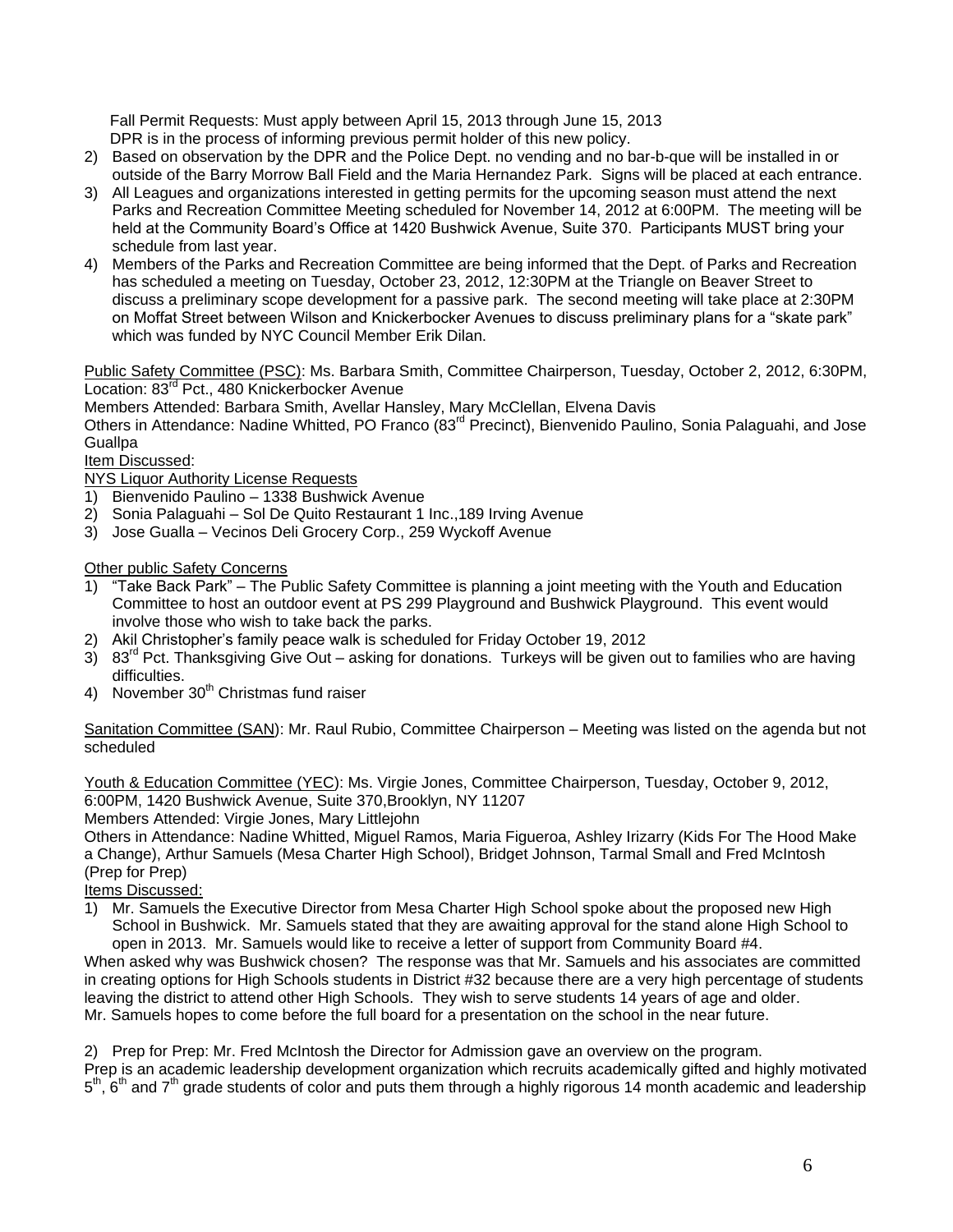development program. This program is usually held over the summer and certain parts of the school year. Once the student satisfactorily completes the program they receive additional benefits.

- Placement in prestigious and exclusive independent and boarding schools in New York City and throughout the Northeast
- Support to ensure students success: Counseling, Tutoring, SAT Prep, College Visits, Financial Aid Workshops, Job and Internship opportunities, and more…

Prep For Prep 4,000 alumni includes graduates of the finest colleges and universities in the country. The program is entirely free and admission is highly competitive, as only 200 students are admitted each year. Prep For Prep would like to have a presentation before the full board in November 2012.

3) KIDZ From The Hood Make A Change - Ms. Figueroa and her daughter Ashley Irizzary presented on the program which they are starting and have applied to become a 501-C organization.

The focal point of the program would be Arts and The Preforming Arts as a magnet to attract young people. Through establishing a place to host these activities, youngsters could have a safe haven and an opportunity to exhibit their talents.

On October 27, 2012 they are having a St. Jude Walk for Kids with Cancer. (See announcements for more information)

4) Bushwick Community Action Association Inc., Audrey Johnson Day Care Learning Center: After School Care-Come and Join Us!!!

All HRA Vouchers and Private Children are accepted. Ages 5-12 Program offers a variety of engaging activities:

- Pick up from local public schools
- Nutritious meals
- Homework help
- Arts and craft
- Dramatic Play
- Computer Classes
- Performing Arts
- Trips and much more

Hours of Services: Monday –Friday 3:00PM to 6:00PM, during the summer hours are 8:00AM to 5:45PM For more information call the Audrey Johnson Day Care Learning Center at 718-574-0130

# **Recommendations**:

 $\overline{1}$ ) EPT - The recommendation that the board's vote in reference to the Bike Corral be tabled until the next Community Board #4 Meeting on November 28, 2012. The motioned was made by Ms. Laura Braslow and second by Mr. Victor Villamar. All board members present were in agreement to table until the next meeting except two members, Mr. A. Martinez and Mr. R. Rubio. Motion moved to table the vote on the Bike Corral until the next Community Board meeting on November 28, 2012.

2) HHH – The recommendation is that the board will work together to develop a listing of the District's supermarkets and fruit markets to be forwarded to the local shelters. The motion to accept the recommendation was made by Mr. Cyril Joseph and second by Ms. Elvena Davis. All members present were in favor. Motion moved.

3) PSC – Motion to accept the report as mailed was made by Ms. Brenda Lee Tramble-Johnson and second by Mr. William Harris. All members present were in favor. Motion moved.

# **Announcements:**

# Judy Kamilhor, Brooklyn Public Library:

The Brooklyn Public Library has received Federal & City Grants to bring laptops and job readiness classed to 8 libraries. The laptops can be used for up to two hours at a time.

The libraries that are in the area are:

Dekalb Library, 790 Bushwick Avenue, 718-455-3898

Washington Irving Library, 360 Irving Avenue, 718-628-8378

Saratoga Library, 8 Thomas S. Boyland Street, 718-573-5224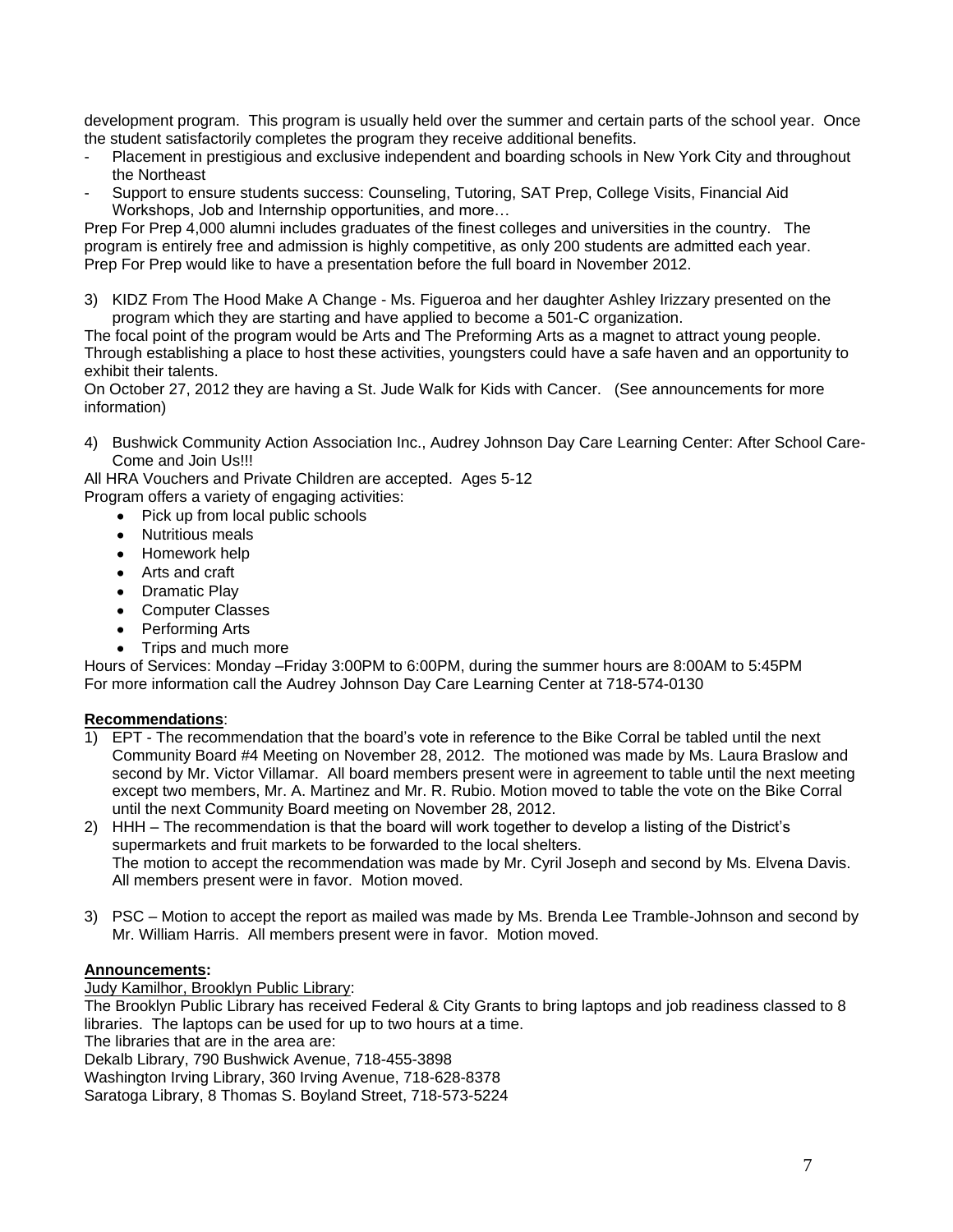Laura Braslow, ACC Chairperson: Will hold their next meeting on Monday, October 29 at 1420 Bushwick Avenue, 6:30 PM

The chair asked for board members and non-board members to join the Art & Culture Committee.

Art Workshop will be held on Saturday, October 20<sup>th</sup> for kids at 1087 Flushing Avenue from 12pm to 3pm.

!Calabazafest! – Sunday, October 28 from 1:00 to 5:00PM at the Maria Hernandez Park, Live Music, Free **Activities** 

Boswyck Farms – Thanked the community for their support at their Open House on October  $7<sup>th</sup>$ , 2012. Come grill with us until mid-November!!! @ The Bushwick Starr Theater (rooftop) Location: 207 Starr Street, 2<sup>nd</sup> Floor

Take the L train to Jefferson Street Station

Jacquelyn Hernández Adult Day Health Center, 822 Lexington Avenue, off Broadway Brooklyn, NY 11221 Open Monday thru Friday, 9:00AM to 5:00PM, Saturday 9:00AM to 3:30PM, Provide medical services, transportation available, rehabilitation, long term care, and more

Maria Figueroa, Kids Make a Change: A walk for kids with cancer. Money will be donated to St. Jude's Hospital October 27, 2012, 9:00AM-3:30PM, participates must be registered, donations of \$10.00 per participant Meeting at Cadman Plaza (north side) at 9am and will walk across the Brooklyn Bridge towards City Hall Park at 10:30AM sharp. There will be a performance at City Hall until the end of the event.

Lucy Belardo, Community Improvement Athletic League: Join the female softball league ages 4-17 Location: IS 347/349, 35 Starr Street, Brooklyn, NY 11221 Contact: Lucy Belardo at 347-204-8854 or email at [cial2010@aol.com](mailto:cial2010@aol.com) Website: www.leaguelineup.com/cialsoftball

Board Member Mr. O. Wright announced the birth of his grandson on October 11, 2012

Brooklyn North Coalition Against Family Violence – You are not alone, help is available. Call 718-302-4073 For: Domestic Violence, Physical Violence, Emotional Abuse, Sexual Abuse, Economic Abuse, and Psychological Abuse

Counseling is available. Call 911 in an emergency or for 24 hour a day support call 1-800-621-HOPE [www.northbrooklyncoalition.org](http://www.northbrooklyncoalition.org/) 

Mr. A. Martinez suggested that the board make sure that restaurants applying for a liquor license are restaurants and not just places that serve only beer and liquor.

Ms. B. Smith stated in reply to Mr. A. Martinez that her team as well as the 83<sup>rd</sup> Precinct's police goes to each establishment that requests a liquor license in order to make sure that they meet the necessary requirements. The Chairperson thanked Mr. Martinez for his suggestion and stated that eyes and hears are needed, sometimes one person might see something that another person does not see. She requested that if anyone sees something, please bring it to the Committee Chairperson or one of its members. The Board appreciates what everyone does to make Bushwick a better community for all residents as well as for visitors.

Ms. Nadine Whitted – Sunday, October 21, 2012 the District Manager along with the Chairperson, Ms. Dent will be walking in the "American Cancer Society's" walk–a–thon for breast cancer. Ms. Whitted thanked everyone who helped them collect \$1800.00.

Ms. Dent thanked the members of the Community Board for their generous donations and mentioned that they are trying to raise \$2,000.

Ms. Dent thanked the Hope Gardens Multi service Center for allowing Community Board #4 host their meetings at